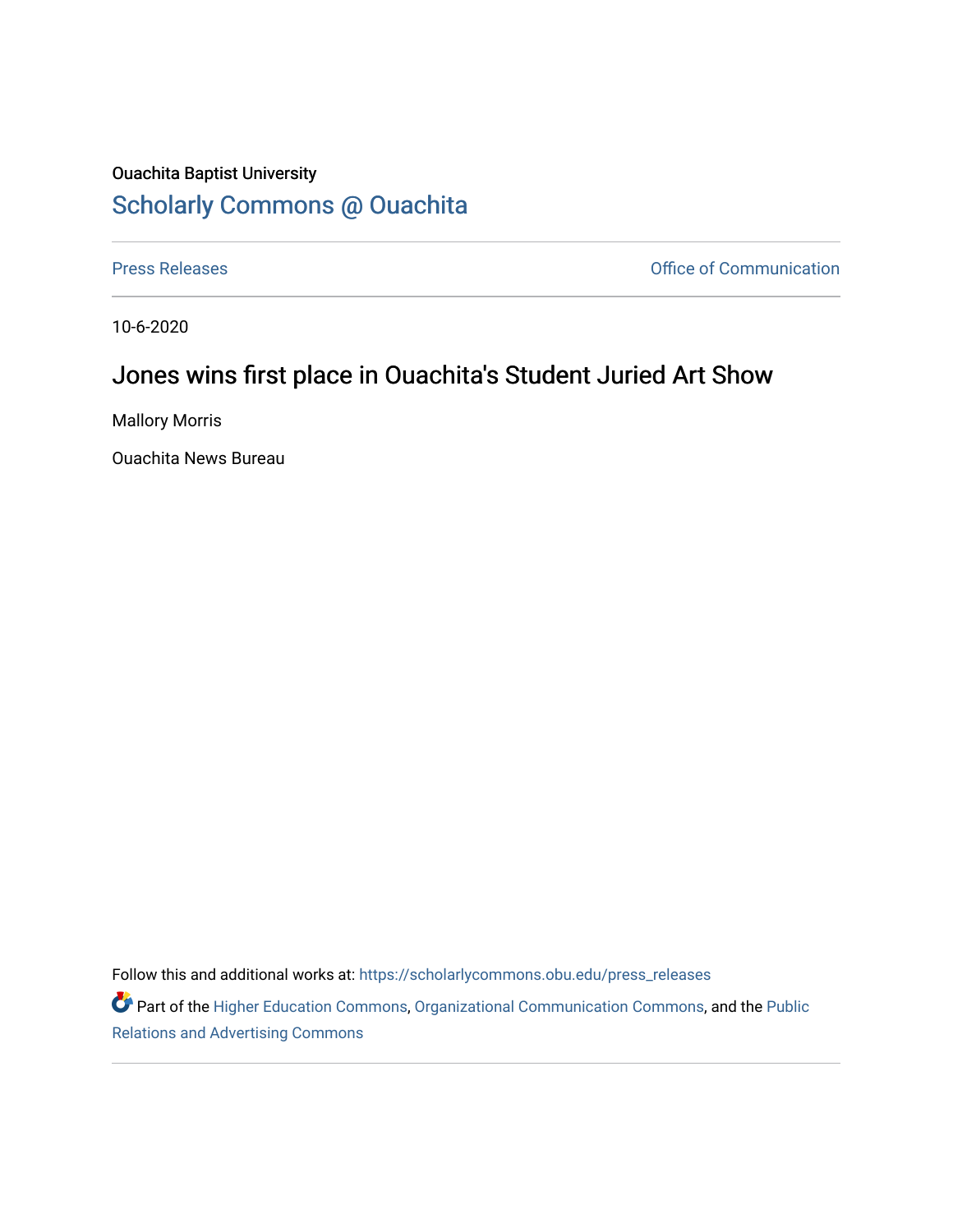

For immediate release

**Jones wins first place in Ouachita's Student Juried Art Show**



*By Mallory Morris* October 6, 2020 For more information, contact OBU's news bureau at [newsbureau@obu.edu](mailto:newsbureau@obu.edu) or (870)-245-5206.

ARKADELPHIA, Ark.—At the start of September, Ouachita Baptist University's Rosemary Adams Department of Visual Arts announced Sollie Jones, a 2020 communications & media/film studies graduate from Livingston, Texas, as the winner of its annual Student Juried Art Show. The exhibit featured an array of art pieces created by students across campus.

Jones received first place for her charcoal sketch "Comfy Travels;" Dr. Jennifer Fayard, associate professor of psychology, received second place for her ceramic piece "Recovery;" and Sabaoot Esho, a sophomore graphic design major from Erbil, Iraq, received third place for her colored pencil drawing "Lenses."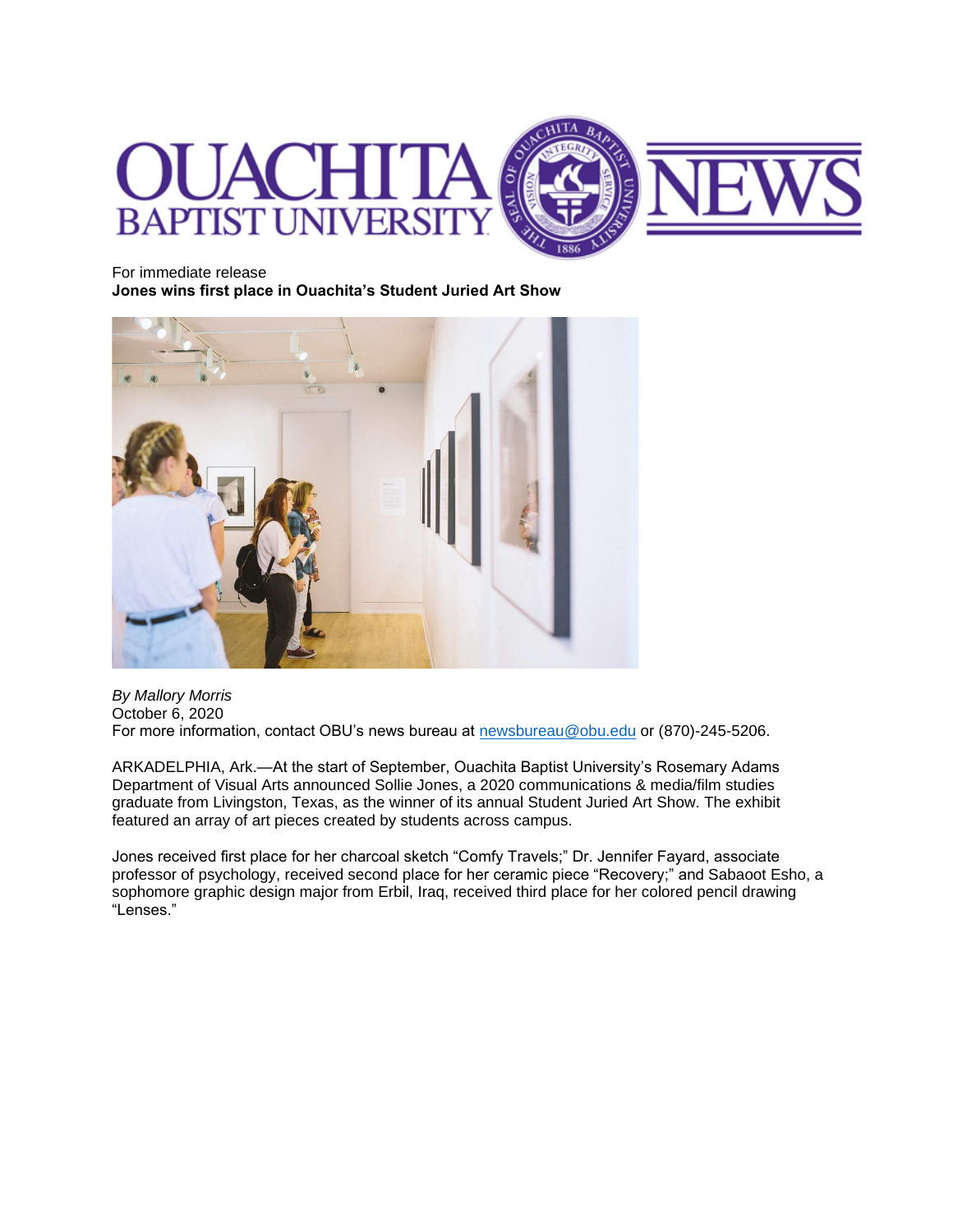

"Comfy Travels" by Sollie Jones received first place.

"The annual Student Juried Art Show is one of my favorite exhibits on campus each year, mainly because students from all over campus have the opportunity to pursue and showcase their creative interests and talents," said René Zimny, assistant professor of visual arts. "I'm also proud of the Art Club leadership for hosting this event, and several others on campus each year, and bringing art and design to our broader campus."

\_\_\_\_\_\_\_\_\_\_\_\_\_\_\_\_\_\_\_\_\_\_\_\_\_\_\_\_\_\_\_\_\_\_\_\_\_\_\_\_\_\_\_\_\_\_\_\_\_\_\_\_\_\_\_\_\_\_\_\_\_\_\_\_\_\_\_\_\_\_\_\_\_\_\_\_\_\_\_\_\_\_\_\_

While the Student Juried Art Show is typically held in the spring, the annual event was postponed this year when Ouachita students were sent home in March due to COVID-19. Each year, students of all majors are invited to submit their original artwork – including design, photography, mixed media pieces and more – for review.

The winning piece, "Comfy Travels," is a reductive charcoal sketch of a pillow tied with ropes and a teddy bear. Jones said she drew the picture during a time of healing in her life, which was significant "not in the finished product of the work, but the journey," she said.

"It is impossible not to reflect a part of yourself in art," Jones said. "So, just as my pillows bounce shadows from light, my college experience bounces both sorrows and joys into every smudge of charcoal.

"Ouachita will always be my home," she continued. "I have only been gone a few months, and my heart already misses the professors and fellow tigers. Being a tiger is a lesson in its own."

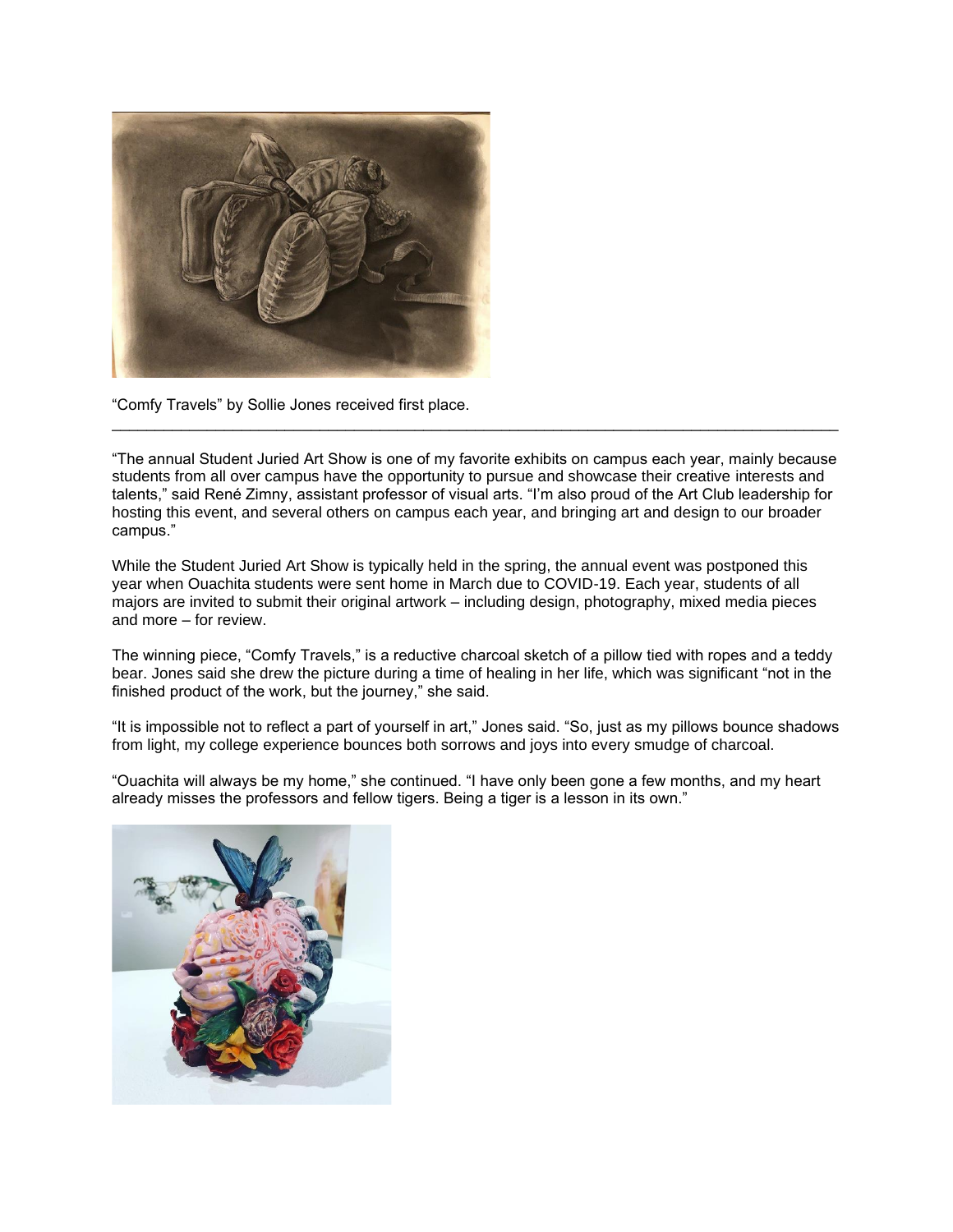"Recovery" by Dr. Jennifer Fayard received second place.

Dr. Fayard's piece "Recovery," which represents various aspects of her personal recovery from an autoimmune thyroid disease, is an exposed-coil built earthenware teapot depicting a brain "once dying, but transitioning to vibrant and growing, being stitched back together with yarn and needle," Fayard said.

\_\_\_\_\_\_\_\_\_\_\_\_\_\_\_\_\_\_\_\_\_\_\_\_\_\_\_\_\_\_\_\_\_\_\_\_\_\_\_\_\_\_\_\_\_\_\_\_\_\_\_\_\_\_\_\_\_\_\_\_\_\_\_\_\_\_\_\_\_\_\_\_\_\_\_\_\_\_\_\_\_\_\_\_

As a current Ouachita faculty member and returning art student, Dr. Fayard said her piece is "very personal, and to see something beautiful come out of what was a dark time in my life is very meaningful to me."

"I originally started college as an art major but switched to psychology my freshman year," Dr. Fayard said. "When I started taking courses in the art department at Ouachita last year, I sort of felt that my life came full-circle again, and having pieces selected for this show makes me feel like I can be a legitimate inhabitant of both the art and science worlds."



"Lenses" by Sabaoot Esho Fayard received third place.

"Lenses," the third-place-winning piece by Esho, is a series of four drawings in different colored pencils.

\_\_\_\_\_\_\_\_\_\_\_\_\_\_\_\_\_\_\_\_\_\_\_\_\_\_\_\_\_\_\_\_\_\_\_\_\_\_\_\_\_\_\_\_\_\_\_\_\_\_\_\_\_\_\_\_\_\_\_\_\_\_\_\_\_\_\_\_\_\_\_\_\_\_\_\_\_\_\_\_\_\_\_\_

"In each drawing, you see a portrait of what appears to be a female," Esho said. "Its aim is to depict different ways we could view people based on our lenses."

"Despite the strange circumstances of COVID-19, we have received an overwhelmingly positive response to the show," said Jenna Whitlow, a senior studio art and history double major from Fort Smith, Ark., and president of the Art Club. "The work is truly amazing, and students who have talked to me about it seemed to really connect with it.